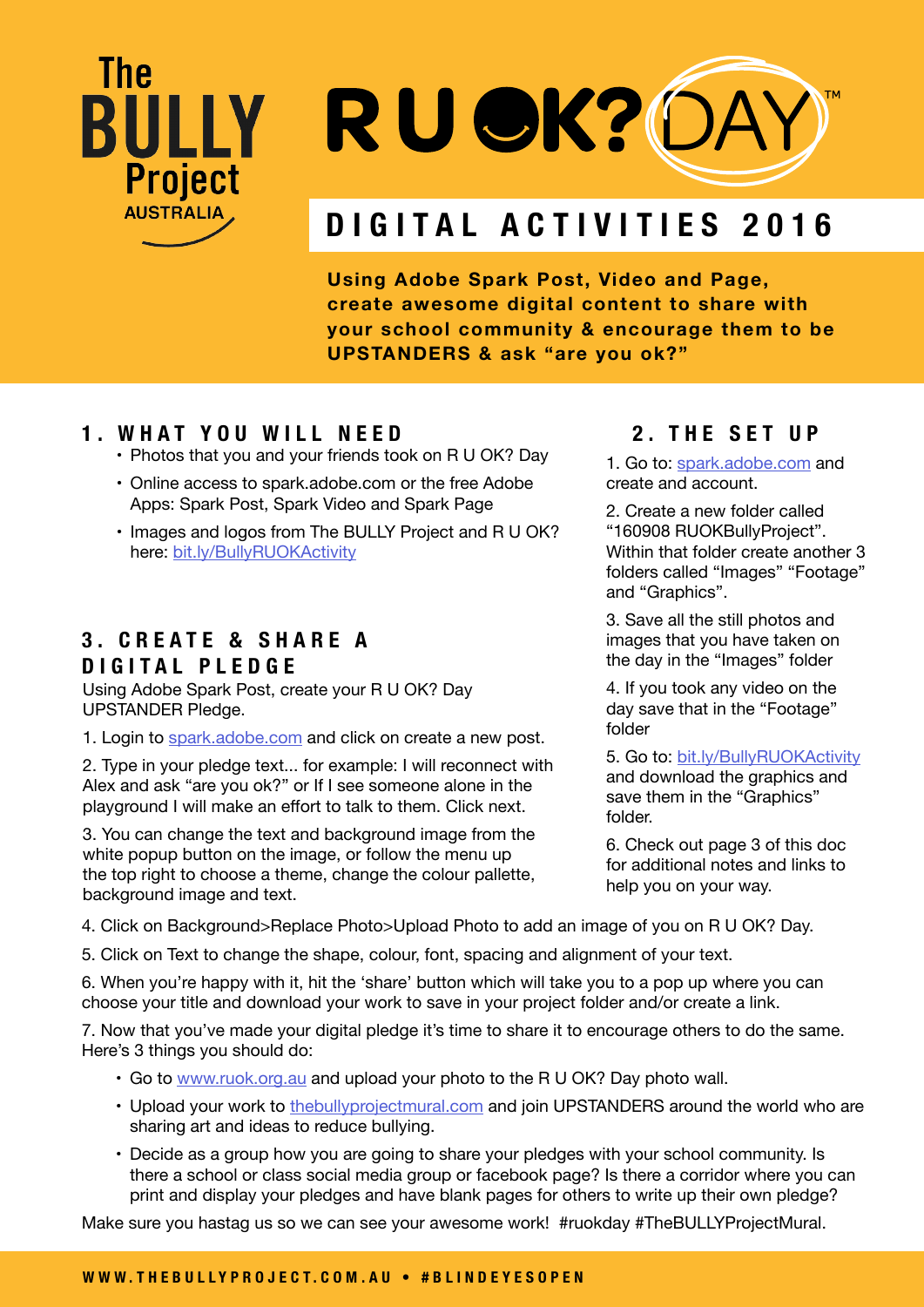

# **D I G I T A L ACTIVITIES 2016**

### **4 . C R E A T E A S P A R K V I D E O OF YOUR DAY**



Using Adobe Spark Video, create a video to communicate what R U OK? Day and The BULLY Project are all about.

1. Decide on what you want to communicate with your video. What is the aim you are trying to achieve and who is your audience? For example you may be making a video to recap your day and share it in the school newsletter, or maybe you are informing students where they can get help if they are being bullied, or maybe you are encouraging other students to be UPSTANDERS and if they see someone going through a tough time ask the question "are you ok?"

Whatever your goal, write it down your so you can refer to it as you are making your video.

- 2. Login to [spark.adobe.com](https://spark.adobe.com) and click on create a new video
- 3. Type in the name of your video and click next.
- 4. Choose a template for your video or start from scratch.
- 5. Watch the quick tips to get started video which pops up in the window.
- 6. Choose a theme for your video.

7. Make sure your video has at least 3 slides to communicate your message through a story with a beginning, middle and an end.

8. You can add your own images and graphics to your slides, as well as text and even find icons and images from the internet.

9. You can change the layout of each slide using the menu item on the top right of your screen.

10. Use the microphone button to add voiceovers to the slides.

11. You can add music to your video by clicking on the menu item on the top right of your page.

10. When you're happy with your video click on the share button, fill out the video details and download it and save in your project folder.

11. Now that you've created your video, it's time to share it. Consider the intended aim and audience of your video and therefore where the best places are to reach them. Are you sharing your video in class, at assembly or on the school website? Is it part of induction for new kids at school? Maybe you'll even have a mini film festival at school to share all the work created.

We at The BULLY Project and R U OK? would love to see your creations, you can email a link through to [hello@thebullyproject.com.au](mailto:hello%40thebullyproject.com.au?subject=Check%20out%20my%20R%20U%20OK?%20Day%20Creation) or tag us on facebook: [www.facebook.com/](http://www.facebook.com/thebullyprojectaustralia/ ) [thebullyprojectaustralia/](http://www.facebook.com/thebullyprojectaustralia/ )

You can upload your work to thebullyprojectmural.com and join UPSTANDERS around the world who are sharing art and ideas to reduce bullying.